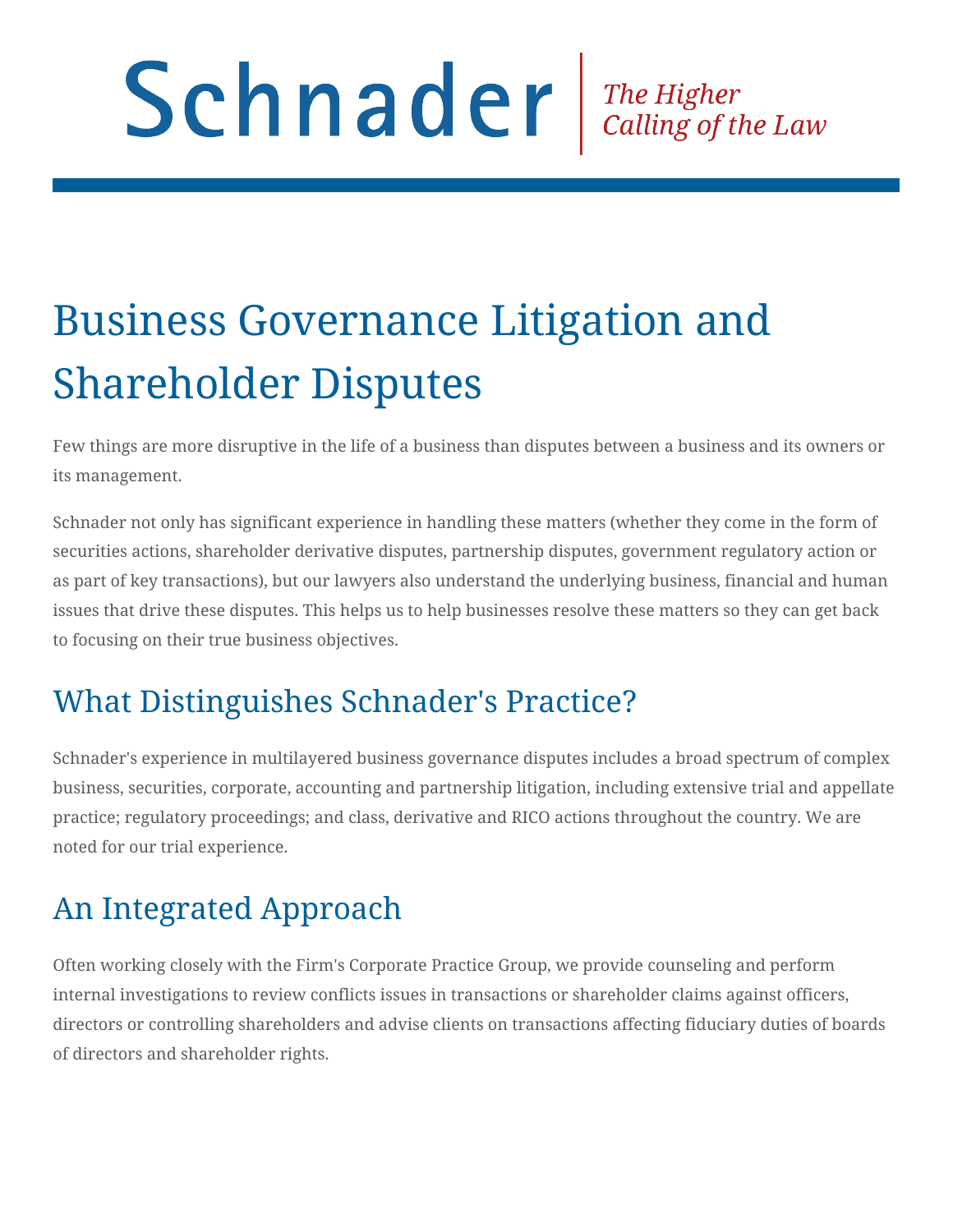### Some Representative Matters Include:

#### *Securities Class Actions*

We represent issuers, underwriters, officers, directors and outside professionals in connection with claims under the federal securities laws.

- Counsel for one of the underwriter defendants in *In re Initial Public Offering Securities Litigation*, a multidistrict securities class action in federal court in the Southern District of New York, in which plaintiffs claim that hundreds of initial public offerings and after markets have been manipulated by alleged industry-wide practices.
- Counsel for defendants in *Matthews & Wright Municipal Bonds Securities Litigation*, a multidistrict securities and RICO class action in federal court in the Eastern District of Pennsylvania alleging that more than \$1 billion of municipal bonds were issued in a fraudulent manner and thus were not exempt from federal income taxation.
- Defense of a primary dealer in government securities in numerous cases in federal court in the Central District of California and the District of Colorado. Clients of an investment advisor who had pleaded guilty to numerous offenses collectively lost in excess of \$90 million and sued our client and other government securities dealers and banks in an effort to recoup their lost funds.
- Counsel for officer-defendant in *In re Autotote Securities Litigation*, consolidated securities fraud class actions in the U.S. District Court for the District of Delaware, alleging accounting fraud and insider trading.
- Counsel for director and officer defendants in *Fishbein v. Resorts International*, consolidated bondholders' class actions in the U.S. District Court for the Southern District of New York, alleging securities fraud under Sections 10(b) and 20 of the Securities Exchange Act, and *Lowenschuss v. Resorts International*, a class action in the U.S. District Court for the Eastern District of Pennsylvania, alleging securities fraud and RICO.
- Counsel for United Engineers & Constructors in *Washington Public Power Supply System Bond Litigation*, a multidistrict securities litigation in the U.S. District Court for the Western District of Washington alleging that defendants failed to disclose material facts in connection with the issuance of \$2.25 billion of (defaulted) municipal bonds for the construction of nuclear plants in Washington state, including service as coordinating counsel for defendants in defending the damages portion of the case.
- Defense of broker/dealers in numerous NASD enforcement actions and customer arbitrations as well as various cases involving suits by option traders for a major stock exchange.

#### *Corporate Governance and Shareholder Derivative Actions*

We represent corporations and boards of directors in dealing with shareholder derivative litigation and special litigation committee matters. We also have handled actions seeking appraisal of securities, the inspection of books and records, dissolutions, the appointment of custodians and receivers for deadlocked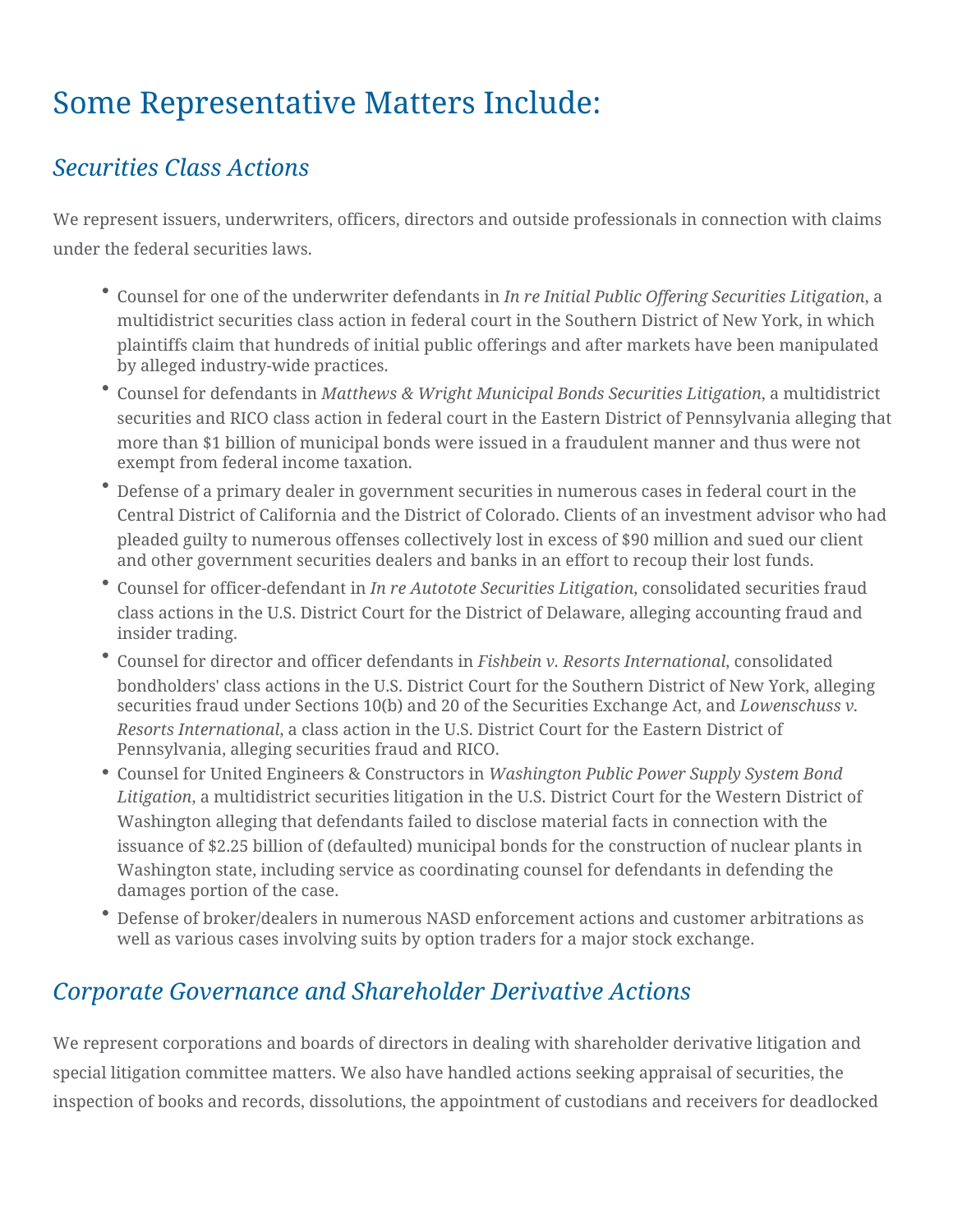or insolvent corporations, and the review of elections to or removal from corporate office.

- Counsel for defendant in a derivative action brought in federal court in the Eastern District of Pennsylvania by the former shareholders of Meritor Savings Bank.
- Trial counsel for defendant in a shareholders' derivative action brought in federal court in the District of New Hampshire related to the financing of Seabrook Nuclear Power Station.
- Trial counsel for REIT in claims against its former president and outside director and recovered full disgorgement of profits earned over 13 years through a self-dealing transaction.
- Counsel for former bank president and director in *First Bank of Philadelphia v. Miles*, a shareholder derivative action in the Philadelphia Court of Common Pleas, alleging breach of fiduciary duties and mismanagement.
- Counsel for defendants in *Clemens v. Academy Insurance* in the U.S. District Court for the Eastern District of Pennsylvania, alleging fraud relating to a former officer's stock options.
- Counsel for plaintiffs in *The Scandinavia Co., et al. v. Nordbanken, et al*., a securities fraud action in federal court in the Eastern District of Pennsylvania and in England, arising out of a multimillion dollar international transaction for the purchase of an English company with subsidiaries located around the world.

#### *Director and Officer Insurance*

We regularly deal with D&O insurance carriers and their counsel as a result of securities litigation filed against corporate and director/officer clients. Equally important, our corporate and securities lawyers counsel clients in their dealings with D&O carriers on insurance coverage and corporate indemnification issues.

#### *SEC Investigations*

We have defended several public companies, officers and directors in SEC investigations involving alleged misrepresentations in public filings and insider trading. We have also represented broker-dealers and their employees in enforcement actions.

#### *Disputes Involving Closely Held Businesses*

Our practice also includes the representation of shareholders, partners, financiers, entrepreneurs and others involved in disputes concerning the ownership and management of closely held businesses.